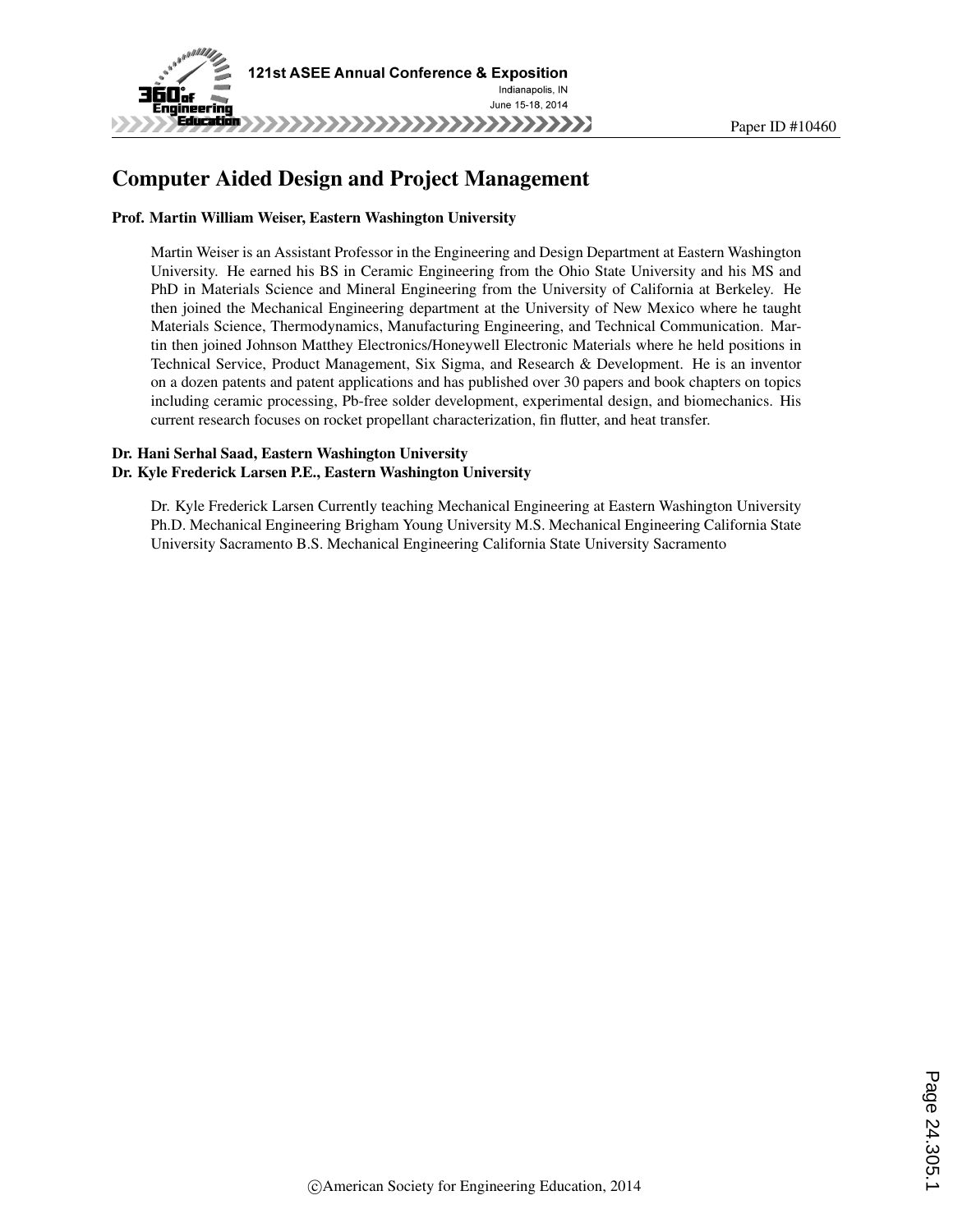# **Computer Aided Design and Project Management**

### **Abstract**

At Eastern Washington University (EWU), we teach a class titled Computer-Aided Design and Project Management to a combination of Mechanical Engineering Technology (MET) and other Technology students. This course is not what is usually associated with the term CAD, but rather an introduction to project management and spreadsheets as an Engineering design tool. The class has a very strong hands-on component using Microsoft Excel and MS Project. The students are then required to use both tools in their later courses, particularly in their laboratory courses and planning/tracking of the Capstone Design course. These students also take a Technical Writing course from the English Department to prepare them for report writing.

We use several assignments of increasing difficulty to expose the students to Excel as a design tool and Project to organize and track a project. The quarter culminates with small teams of students using both tools to design, plan, and track a virtual project of their choice such as starting a small company, building a structure, or installing equipment in a plant. The teams must submit a report and make a semi-formal presentation to the class and instructor.

As part of our continuous improvement effort, we assess nine course objectives. We will present a statistical analysis of how well both the students and instructor believe the objectives were met. The analysis includes for several instructors, several years, and both MET students who must take two quarters of calculus and Technology students who take pre-calculus. We also teach an accelerated version of the course titled "laboratory analysis and reports" that also incorporates a large technical writing component to our ME students and we will include anecdotal data from that course.

### **Background**

The need for the class is to ensure that the students enrolled in the MET or Construction Management programs at Eastern Washington University are exposed to project management (PM) and Microsoft Excel. The idea is to provide the students with enough material for them to be able to manage a project, analyze data and present the work in a coherent and professional way. Indeed, it is crucial for the student to be able to present their ideas and work to fellow engineers and non-engineers alike. One part of the course consisted of project management using Microsoft Project while the second dealt with Microsoft Excel. Teaching project management to engineering students can be challenging, just like any 'non engineering' or 'non mathematical' topic. The students tend to think of these skills as non-essential to their technical background, not realizing that part of their work will require proper communication and project management. Because of this an emphasis is placed on the necessity nowadays to have a complete and thorough management of projects as well as the oral presentation. In addition, to highlight the importance of such an approach, the students are required to use their knowledge of PM and Microsoft Project in their Capstone course. They are required to have their project laid out using Microsoft Project including all the necessary constraints, costs, schedule, etc. They are required to do so from the very start, and any subsequent changes must be documented as part of the work. This has the advantage of having the students apply their knowledge of the software to a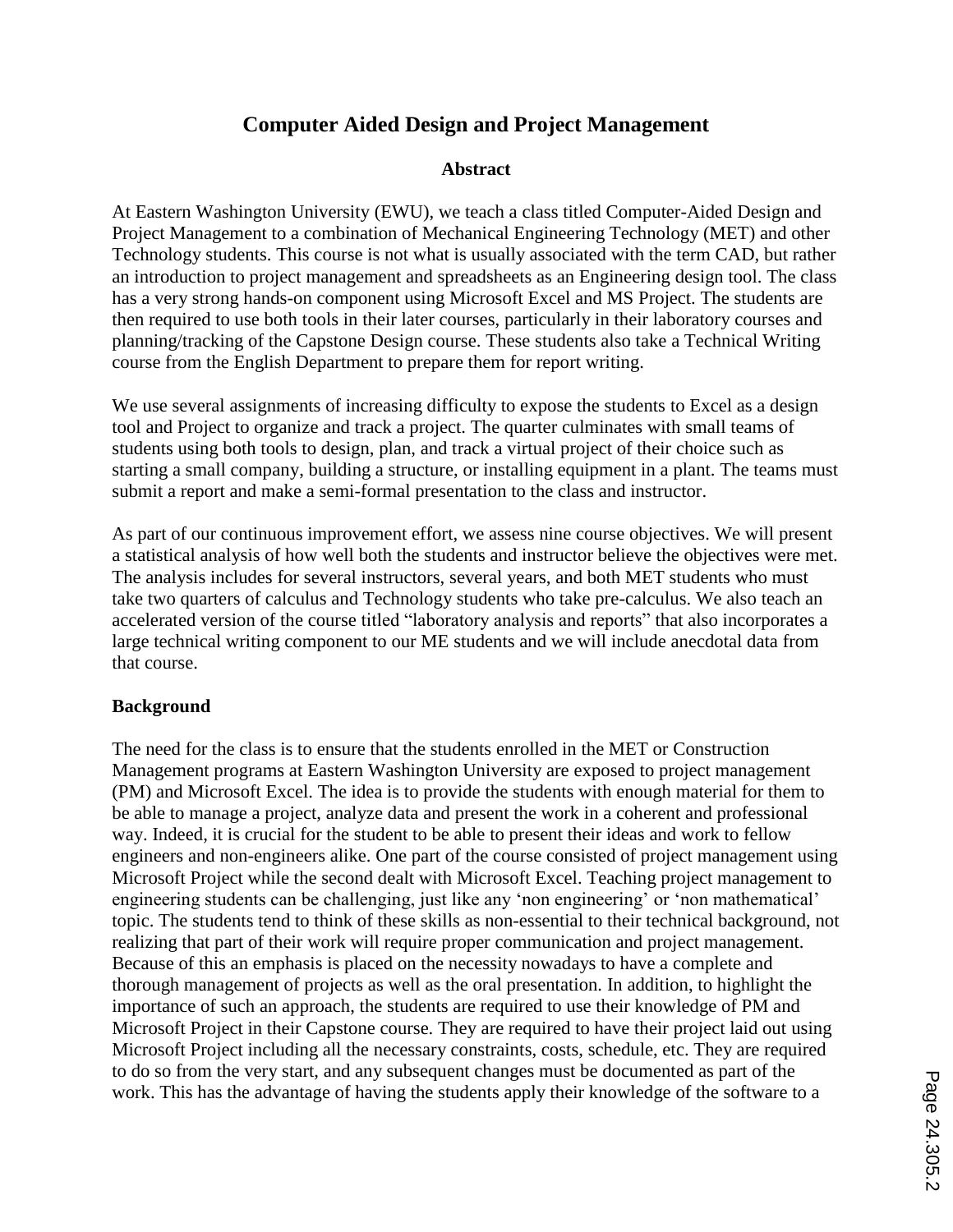well defined and relatively involved project. They are also required to present their work to the rest of the class, the faculty, and representatives from local industry. While PM in general and Microsoft Project in particular can be more involved than what is covered in the 4 contact hour course, the students should be able, to perform the tasks from the course objectives as listed in Table I which are listed in the order from the syllabus. The idea is to give them enough information and make them comfortable enough working with the software for them to be able to learn to use the more advanced features as needed.

## **Table I** Course Objectives related to Project Management

- 3. Transfer data between text files, word processor, spreadsheet, database, and project.
- 4. Track and account for cost information for your resources.
- 5. Change the working time for the project and make holidays non-working time.
- 6. Set up a recurring task and the projected schedule.
- 7. Identify the critical path and modify the critical path to get back on schedule.
- 8. Filter or highlight task and resource data and format the Gantt chart.
- 9. Create a project with documentation and analysis of the critical path.

The students are a mix of MET and Applied Technology who have a wide range of mathematical skills which can present some issues when teaching Excel. The MET students are required to take Calculus II while the Applied Tech students must complete Precalculus II, the prerequisite for the course. The topics in Table II are covered in detail and you will note that two of the objectives are on both lists.

### **Table II** Course Objectives related to Spreadsheet Use

- 1. Use spreadsheet software to design structured, efficient, well-documented workbooks with data entry cells, summary results, statistics cells, and commented cells.
- 2. Create graphical presentations of data in standard technical formats and fit a curve to a data series.
- 3. Transfer data between text files, word processor, spreadsheet, database, and project.
- 4. Track and account for cost information for your resources.

The somewhat limited math background puts some limitations on what Excel functions can be introduced to only a small part of what the software can do. Here again the idea is to give them enough information for them to be able to pursue more advanced analysis if need be. The students seem to be more interested, or more at ease, with this part of the course than the PM part. This is due to the mathematical nature of the software that is easier to grasp for the students.

## **Literature review**

In many project management courses taught in universities and colleges for technology and engineering students, Microsoft Excel is used<sup>1</sup>. The use of a spreadsheet approach alleviates  $(1)$ the need for institutions to purchase additional commercial project management software and (2) additional training of faculty and students on how to use the software. Spreadsheet programs, for example Microsoft Excel, are already entrenched in college computer laboratories with students and faculty having familiarity with their use. Using Excel therefore provides both an economical and convenient tool to use for project based projects in project management. Excel can be used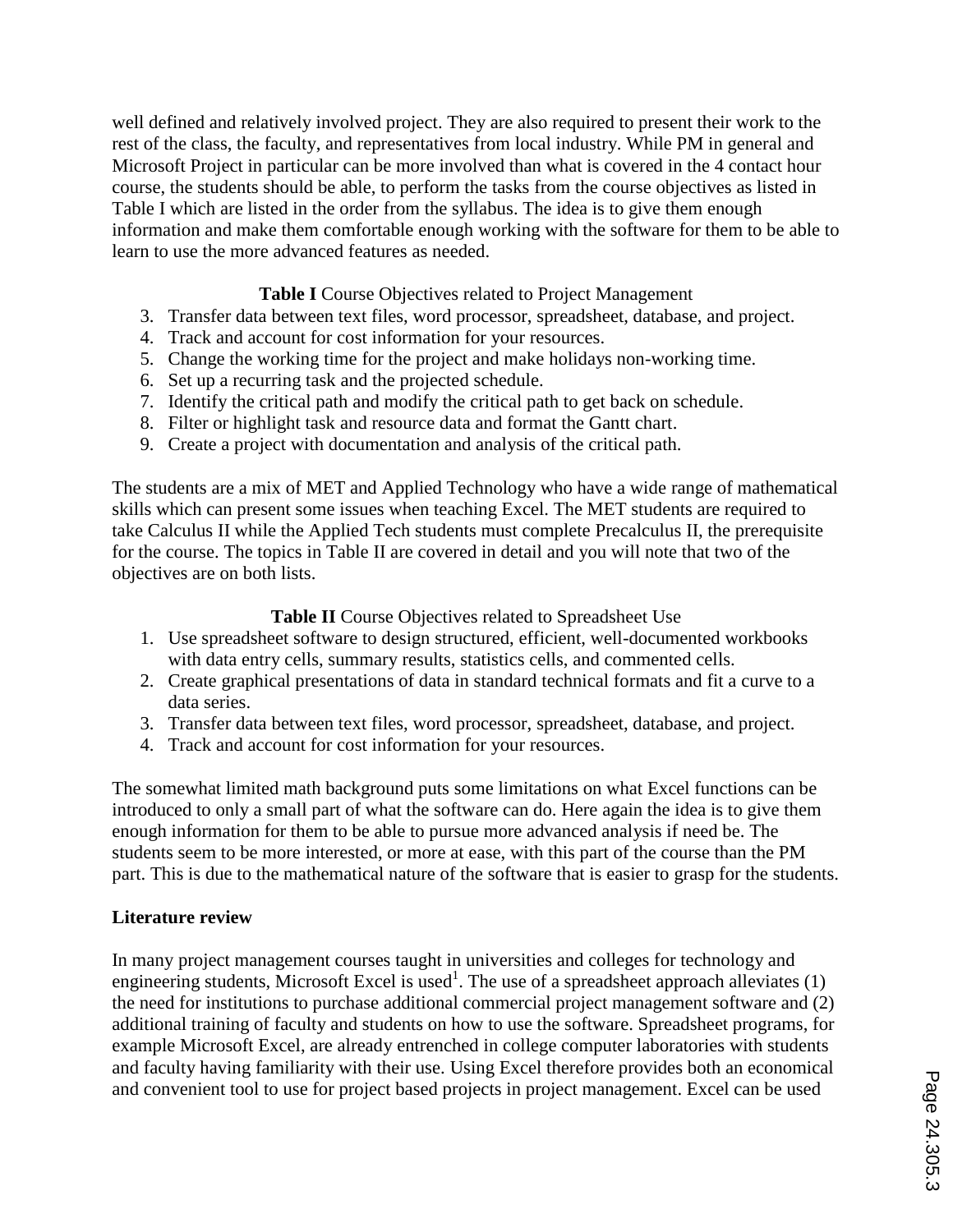for Gantt/milestone charts and Program Evaluation and Review Technique (PERT) diagrams. Although not as familiar to as many students and faculty as Excel, Microsoft Project is also used in project management courses. Additionally, Excel can also be used as a general tool for many different applications for technology and engineering.

Students in Engineering and Technology need to be successful in the competitive world therefore we need American engineers and technicians that are not only technically well-grounded but also talented in creativity, leadership, communication, and professionalism<sup>2</sup>. This includes project management and other soft skills necessary for success in the global world in which we now live. Technical competency, although necessary, is not sufficient for young engineers or other technically educated professionals who wish to quickly realize their potential in the consulting business, industry, or government. They must supplement technical competency with basic management proficiencies and leadership understanding if they are to be productive

In a survey around 2006<sup>3</sup>, which included more than 100 senior-level PM practitioners and 97% of the respondents said Project Management adds value to their organizations Consequently, to be successful in this work environment, it is crucial for engineers to have some level of Project Management knowledge. Companies would prefer that engineers gain this knowledge before they join the workforce. The big question asked is what are universities doing today to introduce tomorrow's employees to Project Management concepts?

The speed of technology progression has made evident that engineering graduates must have generic skills of a holistic nature in order to successfully meet future professional challenges<sup>4</sup>, In the paper by Ana Valeria Quevedo the impact of a project-based learning methodology was described on the improvement of generic skills. The methodology was used in an undergraduate industrial engineering project management course. Measurements of student knowledge and mastery of technical, contextual and behavioral skills were performed at the beginning and end of the course. Written questionnaires that measured the three dimensions were employed; the collected data was used in a statistical and a consistency analysis. The results indicated a significant improvement in student skills that can be attributed to the use of project based learning.

We would all like to have positive student evaluations that positively reflect our efforts in keeping both technical learning and skill acquisition on track in project courses<sup>5</sup>. To be effective in teaching project skills and keep the project on track we must properly identify the learning objectives to the student, improve achievement of those learning objectives and communicate assignment requirements.

In using projects to teach engineering design, the instructor faces the question of how to structure the process to insure an effective learning environment without compromising the independence and open-ended nature of the student's experience<sup>6</sup>. The learning from the project management should address these issues: 1) a milestone schedule, 2) regular project review meetings and memos and 3) design memos which document each design task as the project progresses. A memo portfolio provides a measure of individual student performance. Students turn in improved projects, learn some basic project management tools, and gain experience at regular documentation of their work.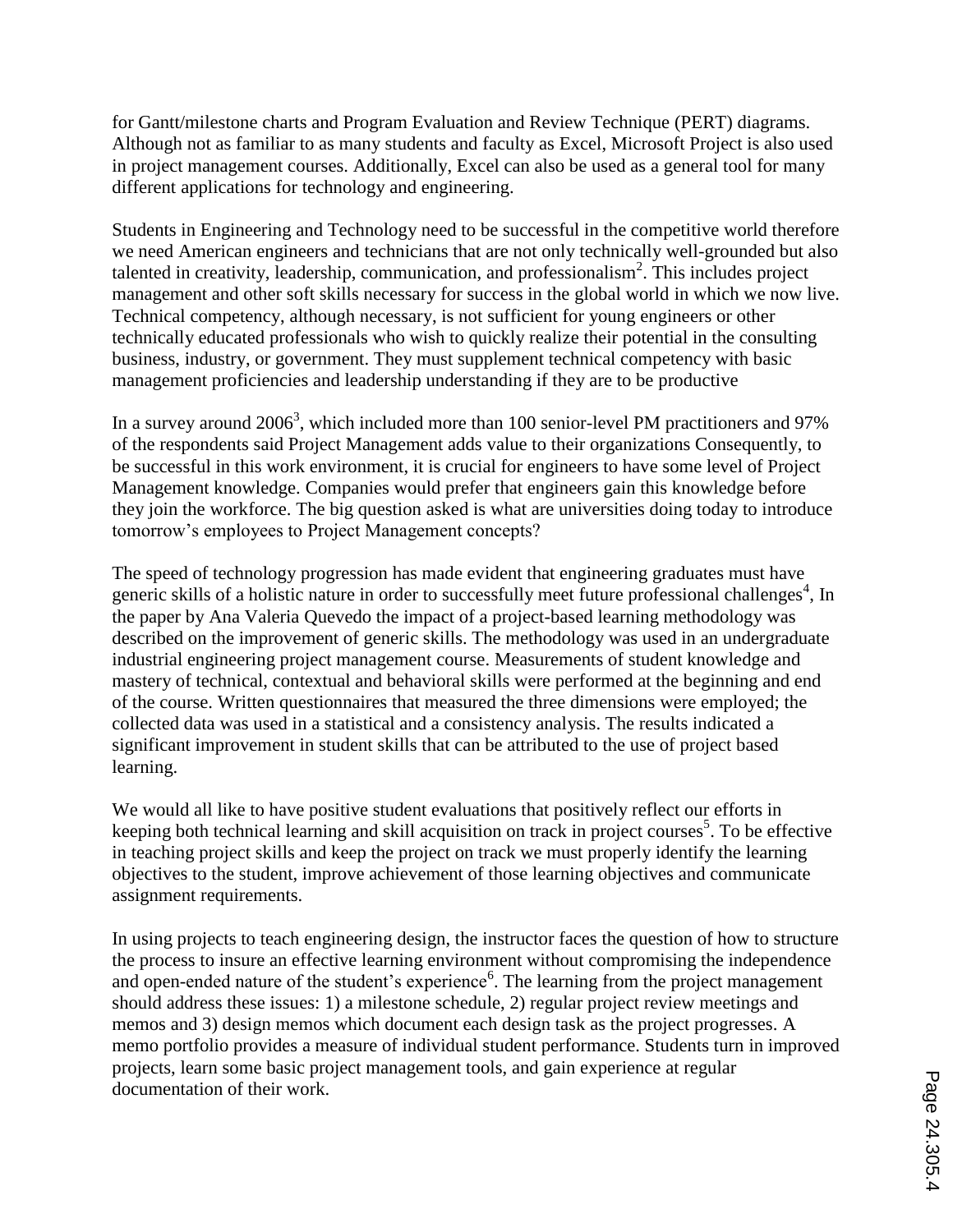In many of the projects assigned to students in engineering and technology the following questions arise: Do the students put off their project assignments until the end of the term? Do they cram all their efforts into a very short period of time only to finish with an inferior project? Are there teamwork and cooperation issues?<sup>7</sup> In this paper it addresses these issues and the important skills taught in the project management. These skills include how to write a project proposal, preparing a project plan, preparing a project schedule and preparing a project budget.

# **Course Examples**

We have used several different approaches to cover the material in the course depending upon the instructor and the composition of the class. Some instructors have taught the course as a skills course using the Microsoft Press Step by Step books<sup>8,9</sup> while others have focused on project management and problem solving using texts that are more oriented to Engineers<sup>10</sup>. A combination of the tools seems to work the best in our experience. The Step by Step books provide some very good hands-on exercises, but the students have a great deal of difficulty relating to some of the examples – particularly the film project in the Project book. However, even when we bring in engineering and technology examples there are some students who have difficulty – what is familiar to the METs is new to the Construction Management folks and viceversa.

One of the things that we have found useful is to alternate the teaching of the two different tools in a way the leads to development of a final project. The full use of both spreadsheets and project management software is complex enough that providing a short break between learning additional aspects of either program is beneficial, particularly when some related is being done in the other program. For example, we will use both Excel and Project to look at the costs of building a garage or similar small building. A typical series of assignments would be:

- 1. Use Excel do the calculations necessary to determine how much of each material is needed for the building based upon user entry of the building parameters such as the length, width, height, and roof pitch.
- 2. Use Project to create timeline and required resources to assemble the building. This includes both the different trades and some of the key equipment. It is sometimes difficult to keep this manageable when there are students who have taken construction estimating.
- 3. Use Excel to create the bill of materials for the building based upon the first assignment. This will include columns that read quantity, description, unit cost, and extended cost with the students responsible for collecting the unit cost data. A similar worksheet is then developed to estimate the labor costs.
- 4. Finally Project is used to account for the labor and equipment costs.

During this process the programs are compared and contrasted to show the strengths and weaknesses of each. In addition, the students are shown how to transfer data between the programs – particularly from the Excel labor costs into Project. The goal of this series of assignments is to show the students how to use multiple tools to create a project.

To teach graphical presentation and basic analysis of data we have found it very beneficial to use data that the students collect. The two most common assignments involve either the bounce heights of different balls or timing of balls dropped from the  $1<sup>st</sup>$ ,  $2<sup>nd</sup>$ , or  $3<sup>rd</sup>$  floor to the building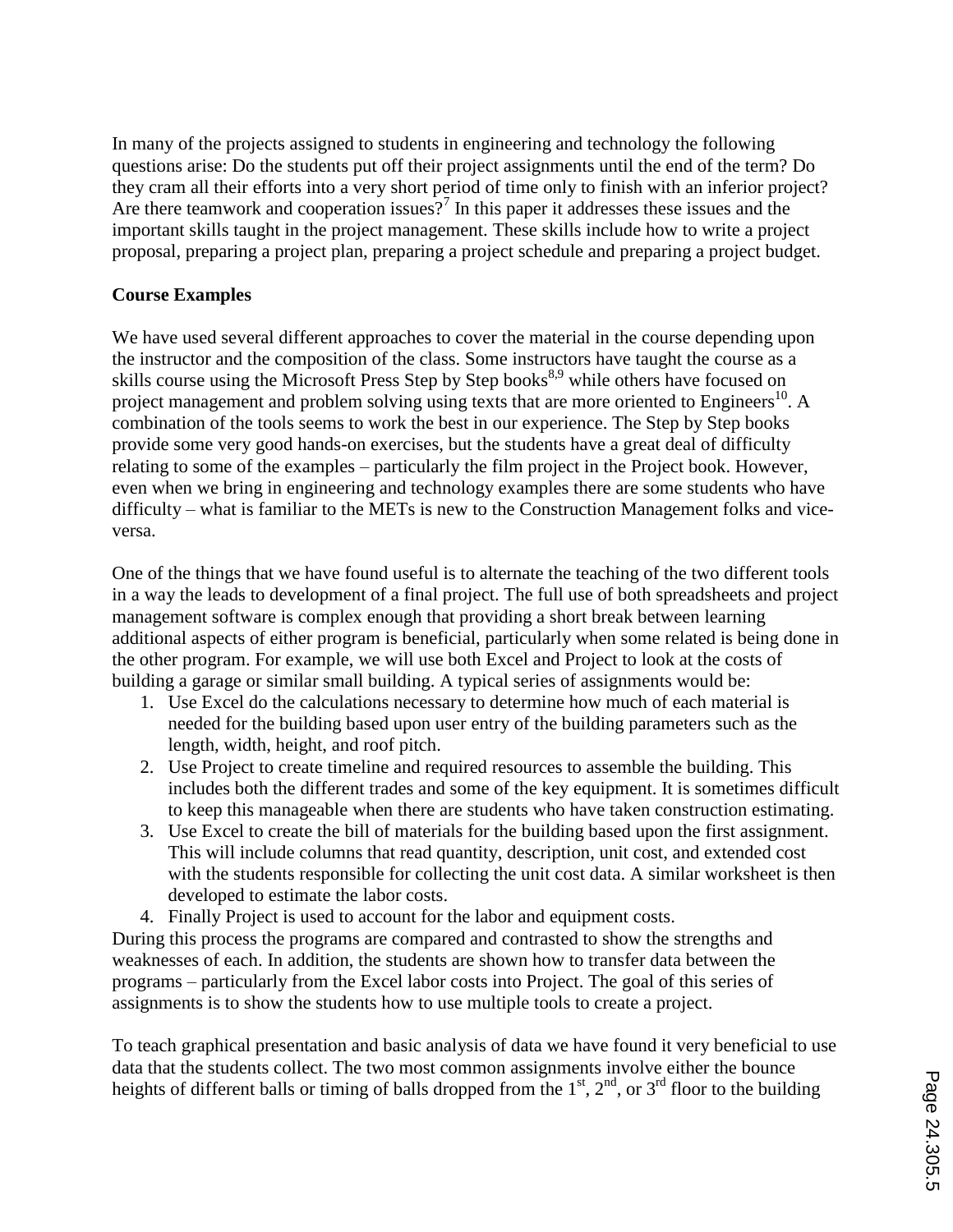basement. We start out by discussing the experiment that is to be conducted including repetition and using Excel to create a data collection sheet. We then break into groups and collect the data which gets everyone up out of their seats and away from the computers. Back in the classroom we enter the data and create a couple of different types of plots. One of the difficulties that arises is that they always want to create a line plot based upon their earlier instruction in Excel and it is one of the least useful plots for Engineering and Technology. We then apply trend lines to the scatter plots and use this to introduce the concept of least squares regression. Finally, we copy the plots into both Word and PowerPoint since they will need to do that in the final projects.

While the mechanics of Excel and Project are being taught using assignments like those listed above, the students are also being taught some of the basic concepts of project management. This starts with a discussion of the fact that projects are driven by customer needs and that it is critical to learn to listen to and really understand the customer's needs. The standard example is that the customer wants a nice sports car to commute to school – what they need is a good, reliable way to get to school, the bus pass provided as part of their fees does a very good job of meeting this need. It also includes the six phases of a project as listed in Table III and the tradeoffs that must be almost always be made during a project as shown in figure 1.

**Table III** 6 Stages of a Project

- 1. Conception/Scoping
- 2. Study
- 3. Design
- 4. Development, Prototyping, and Testing
- 5. Production
- 6. Closing
- 



The students have to apply all of these tools during the last four weeks of the course when the form into teams of three to five to create and present a project of their choosing. These projects must be large enough and complex enough to utilize all of the tools and require effort by all of the team members, but not so complex to that they get lost in the details. The team that decided to recreate Disney World failed even though they were all very proficient in the use of the tools and some of them had project management experience. Currently we suggest that they plan on a project that will take approximately  $90 - 120$  days such as setting up a small business, building a house or similar building, or developing a piece of equipment – something that interests them. Once they have set up the timeline and resources they must step about half way through the project completing tasks and using resources to show they know how to account for the fact that things do not always go exactly as planned. At this point, the instructor presents them with a unique and unexpected disaster so they have to modify the critical path to get back on schedule. One of the most memorable was when the group setting up a bike shop was told that a couple of methheads broke in a trashed the place just before they received their inventory. Once they have developed a plan to get their project back they have to complete a final report presentation that is given to the class. They have to transfer data and charts from Excel and Project to Word and PowerPoint in order to tell the story of their project. The disaster and how their story about how they recovered from it is normally a highlight of the presentation.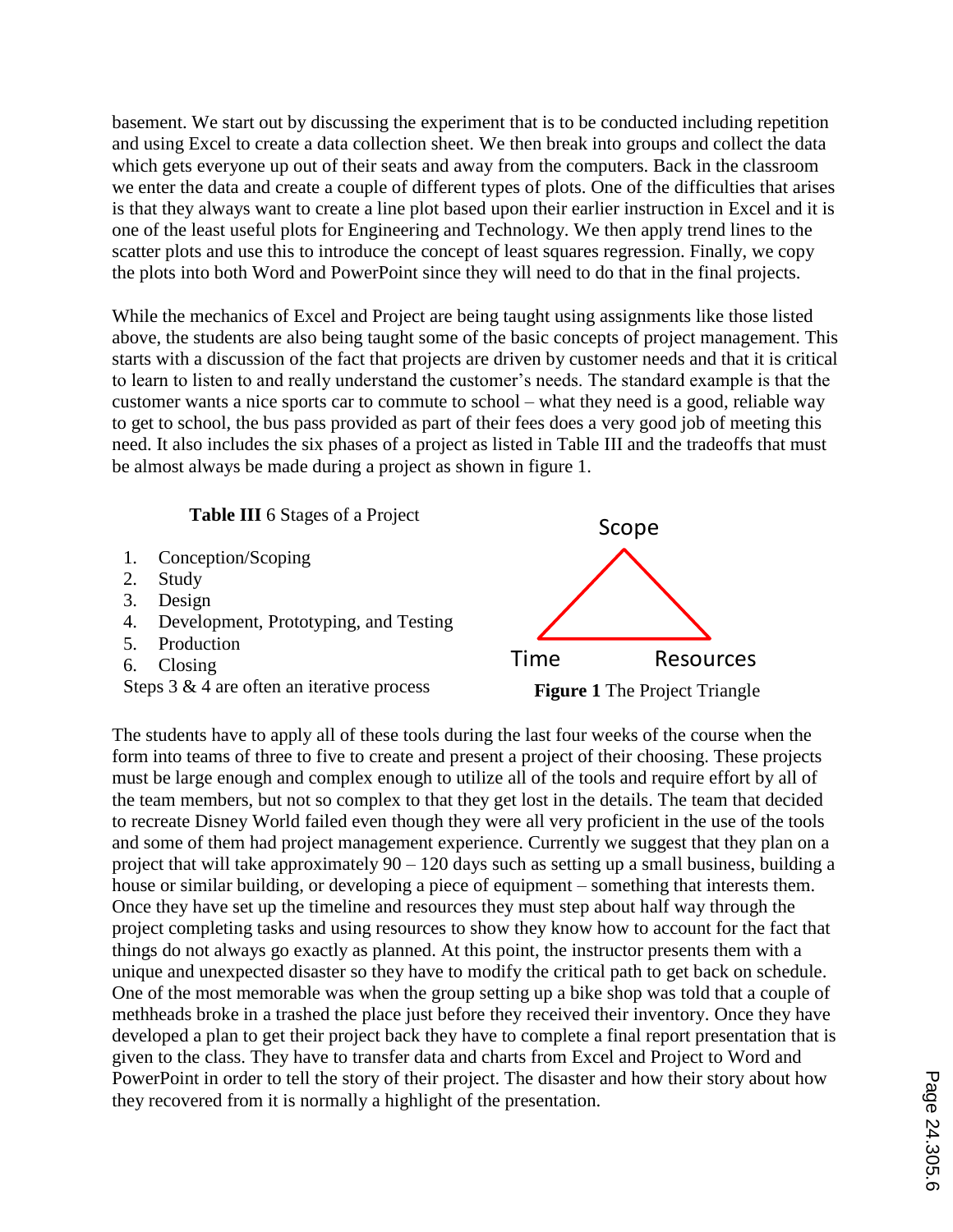## **Data analysis**

As part of our continuous improvement plan and analysis to meet the ABET 3a-k criteria we assess both how well the students met the course objectives as evaluated by the instructor and how well the students feel that the instructor covered the course objectives. Figure 1 shows the instructor evaluation of the student performance vs. the abbreviated terms for the course objectives as listed in Tables I and II. The scoring uses the standard  $0 - 4$  scoring associated with a student GPA. There is a large range of performance with respect to both the course objective and the term in which the course was taught. The Spring 2012 scores show a particular large variation which was due in part to the instructor taking on a large overload midway through the term in order to cover when a colleague became ill.



The student perceptions of how well the instructor covered the course objectives are shown in Figure 2. This data set includes three additional terms prior to the data set for the instructor evaluation of performance. The student population in these three terms was dominated by MET students while the later terms were more heterogeneous since the department had started to offer an ME degree that did not require this course. The student perception scores are more uniform than the instructor evaluation scores with notable exception of the Fall 2010 term. This was the first term the course was taught by a new instructor who brought in a very different approach to the course. He attempted to use MS Project and Excel to drive a single team project through the entire term – it was obvious that the students prefer a larger number of smaller assignments to learn the tools. The scores increased in the following terms as the instructor adapted his teaching style to the learning style of the students.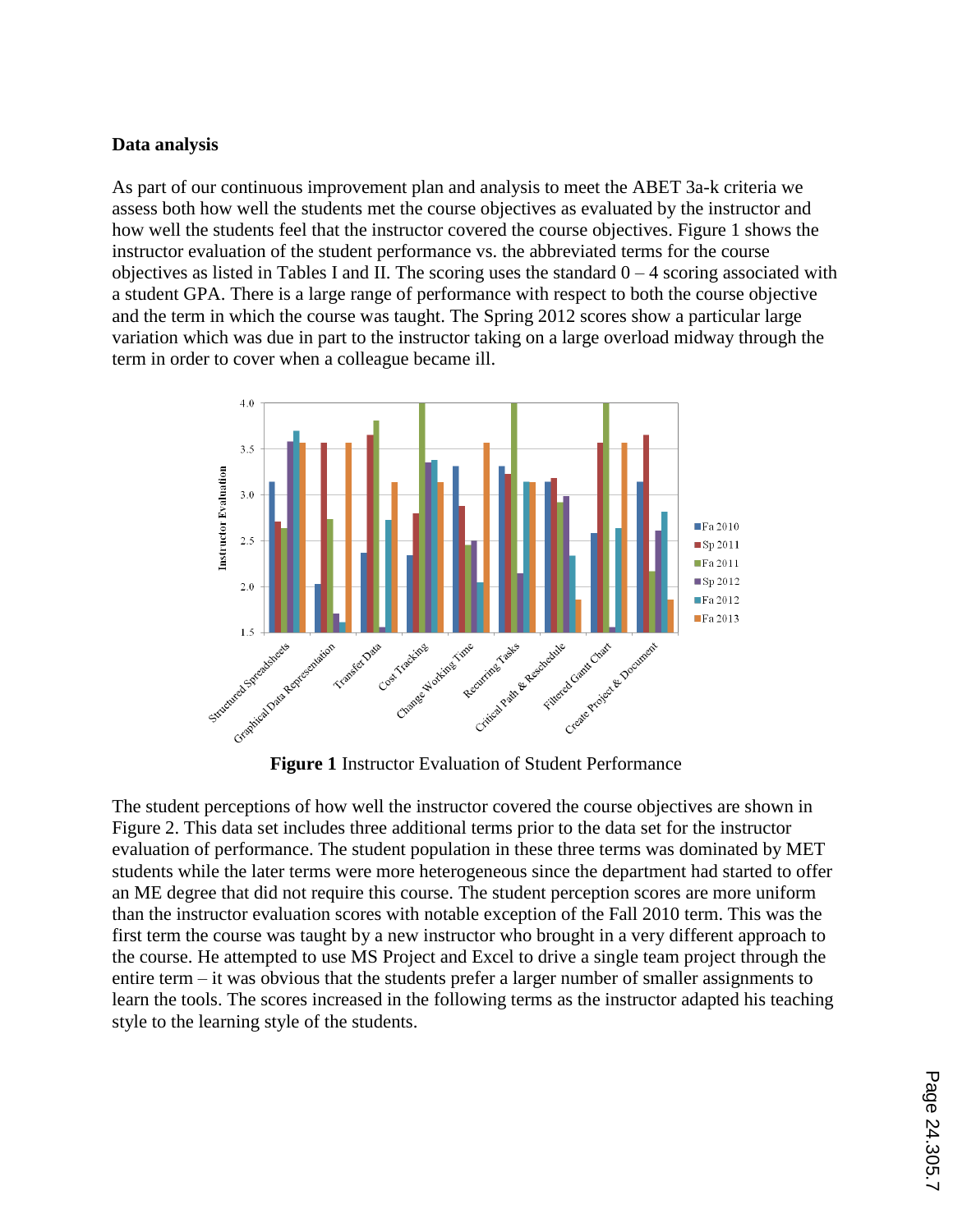

It is interesting to note that the instructor evaluation of the student's work has generally lagged the student perception of how well the material was covered during the past few terms as shown in Figure 3. We attribute this to either the instructors developing better ways to present the information, increasing the instructor expectations, or a combination of the two.



**Figure 3** Difference between Instructor Evaluation and Student Perception